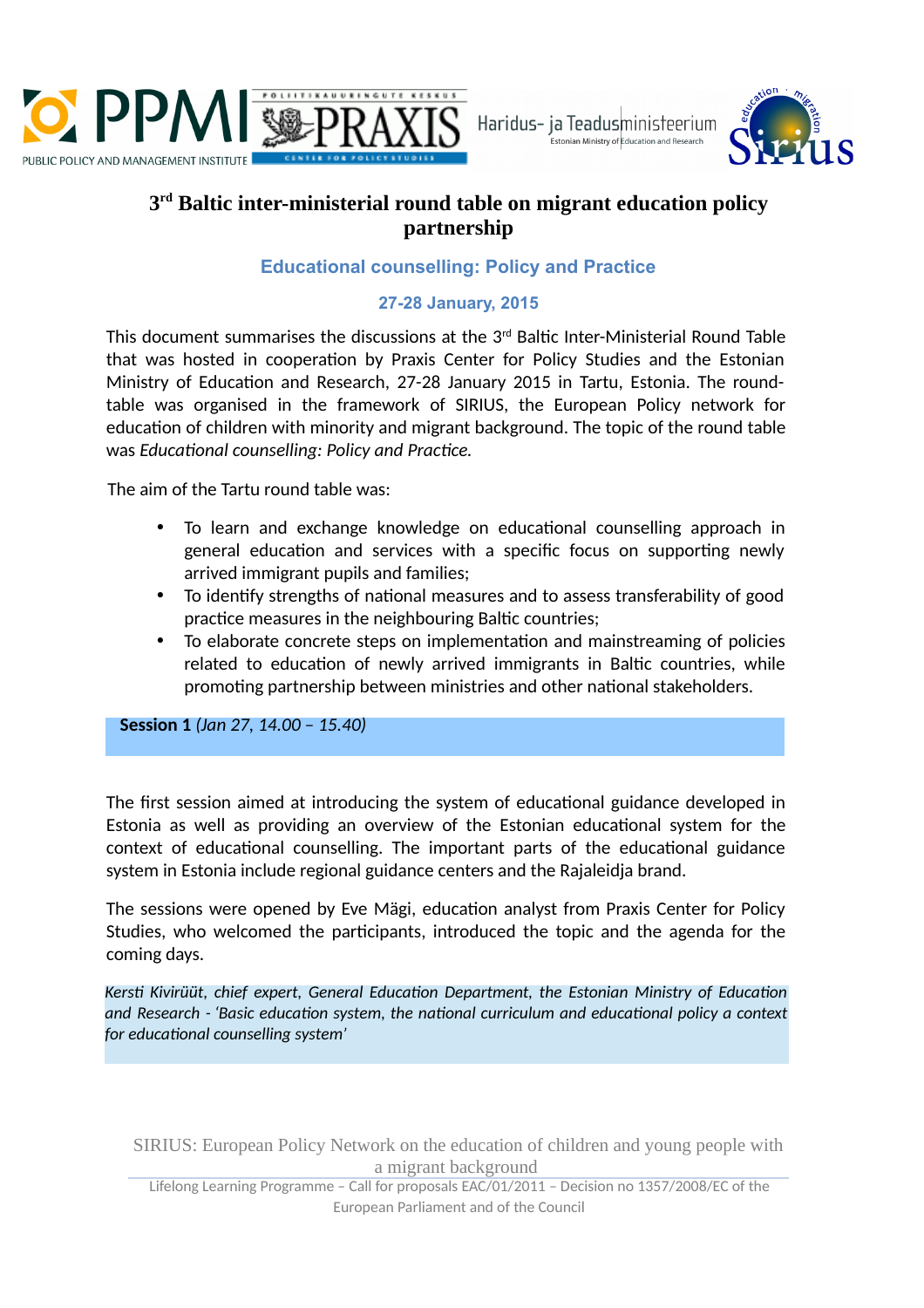



Kersti Kivirüüt talked about the priorities of the Estonian educational system. Educational policy in Estonia is based on Lifelong Learning Strategy 2014-2020 (LLS 2020). The general goal is to provide all people with learning opportunities that are tailored to their needs and capabilities throughout their whole life, in order for them to maximize opportunities for dignified self-actualization within society.

There are five strategic goals:

- A change in the approach to learning so that both individual and social development of individual learners is supported;
- Competent and motivated teachers and school leadership. The assessments of teachers and headmasters including their salaries are consistent with the qualification requirements for the job and the work-related performance;
- Concordance of lifelong learning opportunities with the needs of the labour market;
- A digital focus in lifelong learning which consists of better access to digital resources and effective use of technology;
- Equal opportunities and increased participation in lifelong learning. One of the most prevalent tasks is the inclusion of the Russian speaking minority.

General education is regulated by the Basic and Upper Secondary School Act and the Estonian National Curriculum. The Basic and Upper Secondary School Act prioritizes inclusion, equal access for compulsory education in all schools in Estonia as well as preventing school drop-out. Inclusion of newly arrived migrant students and minorities is still a challenge for schools, but the goal is to enable schools view the challenge as an opportunity for diversity and innovation.

The Estonian National Curriculum is competence-based which means that competences are linked to the key competences of the life-long learning strategy. The emphasis is on the outcomes of education rather than the methods of teaching. Instead of classes, the national curriculum features four school stages, which enables flexibility in the learning process and evaluation process. Furthermore, the focus is on subject fields rather than subjects, which also leaves schools with more flexiblity and independence in developing school curricula. Schools with a larger number of newly arrived immigrants tend to design teaching process around subject fields which appears to be appropriate for teaching newly arrived immigrant and minority students.

*'Policy directions and strategies: newly arrived immigrants and minorities'*

SIRIUS: European Policy Network on the education of children and young people with a migrant background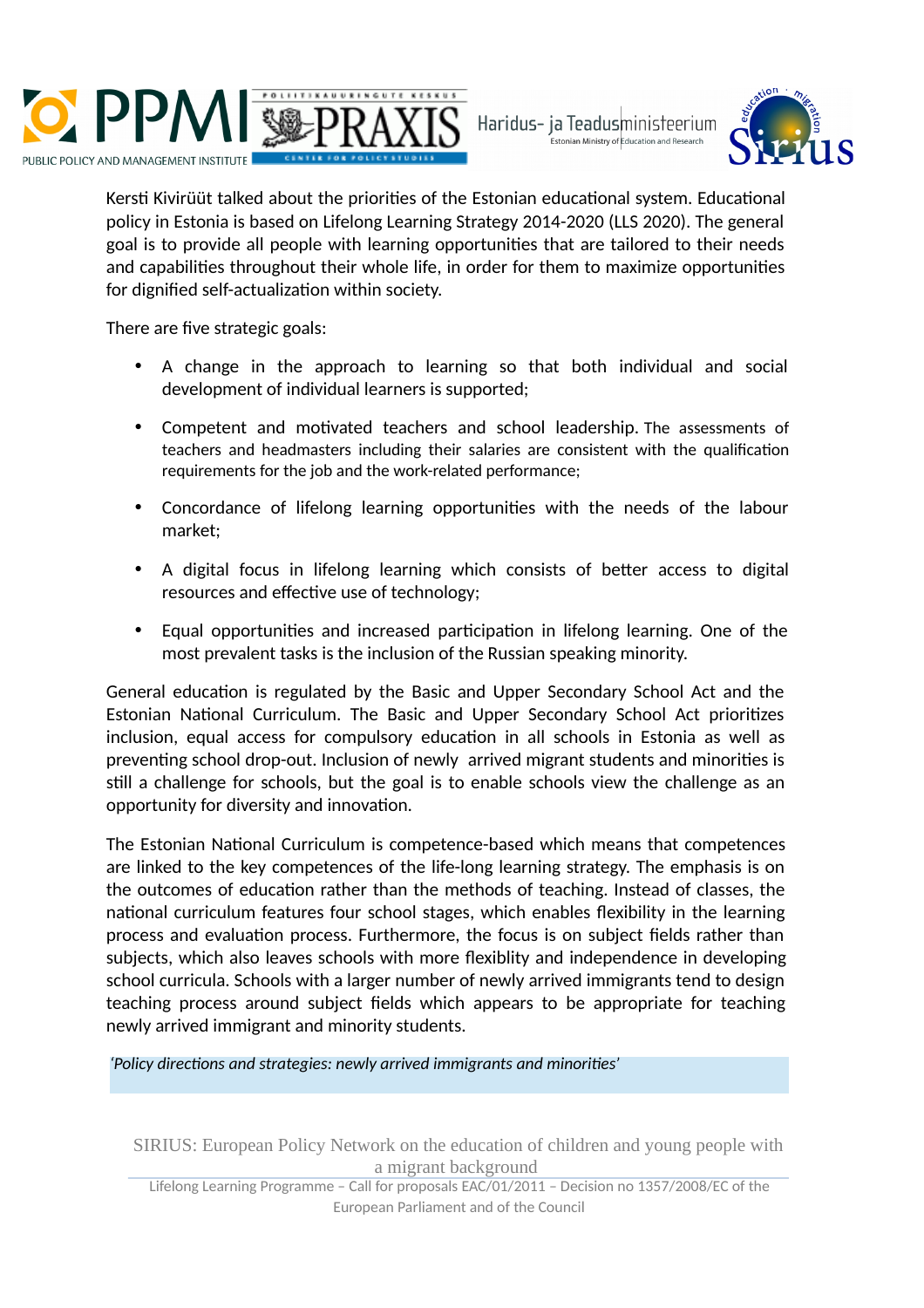



After a brief discussion, Kersti Kivirüüt presented a new project that focuses on newly arrived immigrant students and students of Roma origin in Estonian schools. The project was based on the need for high quality educational counselling at the regional level. The state provides schools with newly arrived immigrant and minority student body with additional support for language learning and capitation fees. A challenge is that the level of counselling needs to be improved to meet the needs of the constantly growing target group. A further problem is that Roma students are often marginalized, because there is little communication between the state and the Roma communities.

The project is carried out by the ministry of education and science in cooperation with NPO ProDia, Foundation Innove, SA Omanäolise Kooli Arenduskeskus and the Integration and Migration Foundation from 2014 to 2016 and features three main activities:

- gathering the existing expertise and sharing good practices as well as developing the webpage teretere.eu;
- designing training modules for advisors and inviting regional counselling centers and school advisors to participate in training.

A challenge of the project is that if the school doesn't have newly arrived immigrants or Roma students, they do not acknowledge the opportunity. Thus there is a need for raising the awareness of teachers and school leaders.

*Margit Rammo, manager of international projects, Agency for Lifelong Guidance, the Foundation Innove - 'The Estonian system of educational guidance: Regional guidance centers and the Rajaleidja brand'*

Next, Margit Rammo introduced the reorgansation of lifelong guidance in Estonia – Pathfinder. Pathfinder is established by the Agency for Lifelong Guidance in Foundation Innove, which supports the development of learners' life skills by creating and stimulating the learning environment.

Rammo gave a brief overview of the background and history of guidance in Estonia. The  $21<sup>st</sup>$  century has seen initiatives focusing on the development of guidance systems where educational and career guidance are integrated, which have been supported by the European Social Fund. As the third phase of these developments, lifelong guidance is being reorganized through the establishment of Pathfinder. Pathfinder is a network of 16 regional guidance centers which offer differentiated lifelong guidance services, such as career information and career counselling, targeting children and youth in co-operation

SIRIUS: European Policy Network on the education of children and young people with a migrant background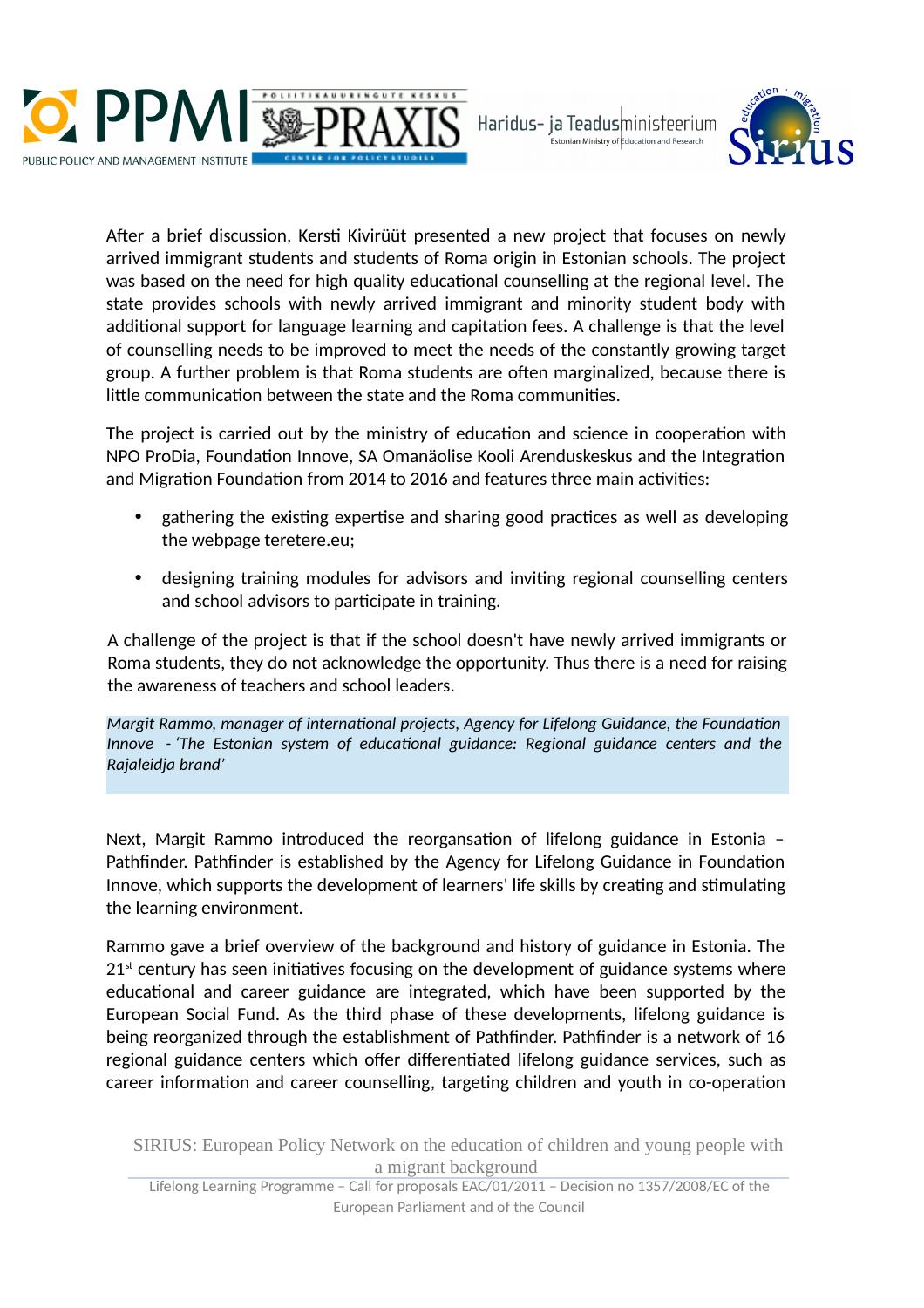



with school staff, parents, practitioners from the private education sector.

Pathfinder guidance centers offer career guidance and counselling for students with special needs. It is important to note that education strategies in Estonia and Lithuania similarily identify a different mother tongue from Estonian or Lithuanian as an educational special need. Career guidance provides career information and career counselling for young people. Career education is provided in cooperation with schools. The three career guidance services provide young people with career planning skills and information about education and labour market and support them in making and implementing informed career decisions. Counselling for students with special needs supports schools by offering special education counselling, speech therapy, psychological counselling and socio-pedagogical counselling for school staff and parents. The available services are integrated in order to meet the needs of children and youth.

Pathfinder supports the main goals of LLS 2020, which include access to guidance for all, raising the quality of service provision and training professional practitioners. Restructuring of lifelong guidance aims at an integrated approach which reduces fragmentation of the system, improves services and access to services, and raises public awareness of the possibilities for assistance. The high quality and widespread availability of guidance services enables newly arrived immigrant students to conveniently receive assistance.

During the discussion, Margit Rammo found that the competence for counselling foreign language students does not meet the need that the schools have and this issue needs to be taken into the agenda of policy makers. Kersti Kivirüüt pointed out that one of the goals of the project for newly arrived immigrants and minorities is to raise this kind of competence in the regional centers through training activities. A further problem is providing specific services for students with special needs and different mother tongue, for example speech therapy, in a foreign language.

There was also a question of the amount of cooperation between schools and the Pathfinder centers. The initial request for counselling has to come from the school. For example, when an individual curriculum is needed for a student with a diverse background, the school professionals and the center experts must cooperate. All newly arrived immigrants have an individual curriculum designed particularly base on their needs.

**Session 2** *(Jan 27, 16.00 – 17.40)*

The second session focused on the question how youth work does and can support

SIRIUS: European Policy Network on the education of children and young people with a migrant background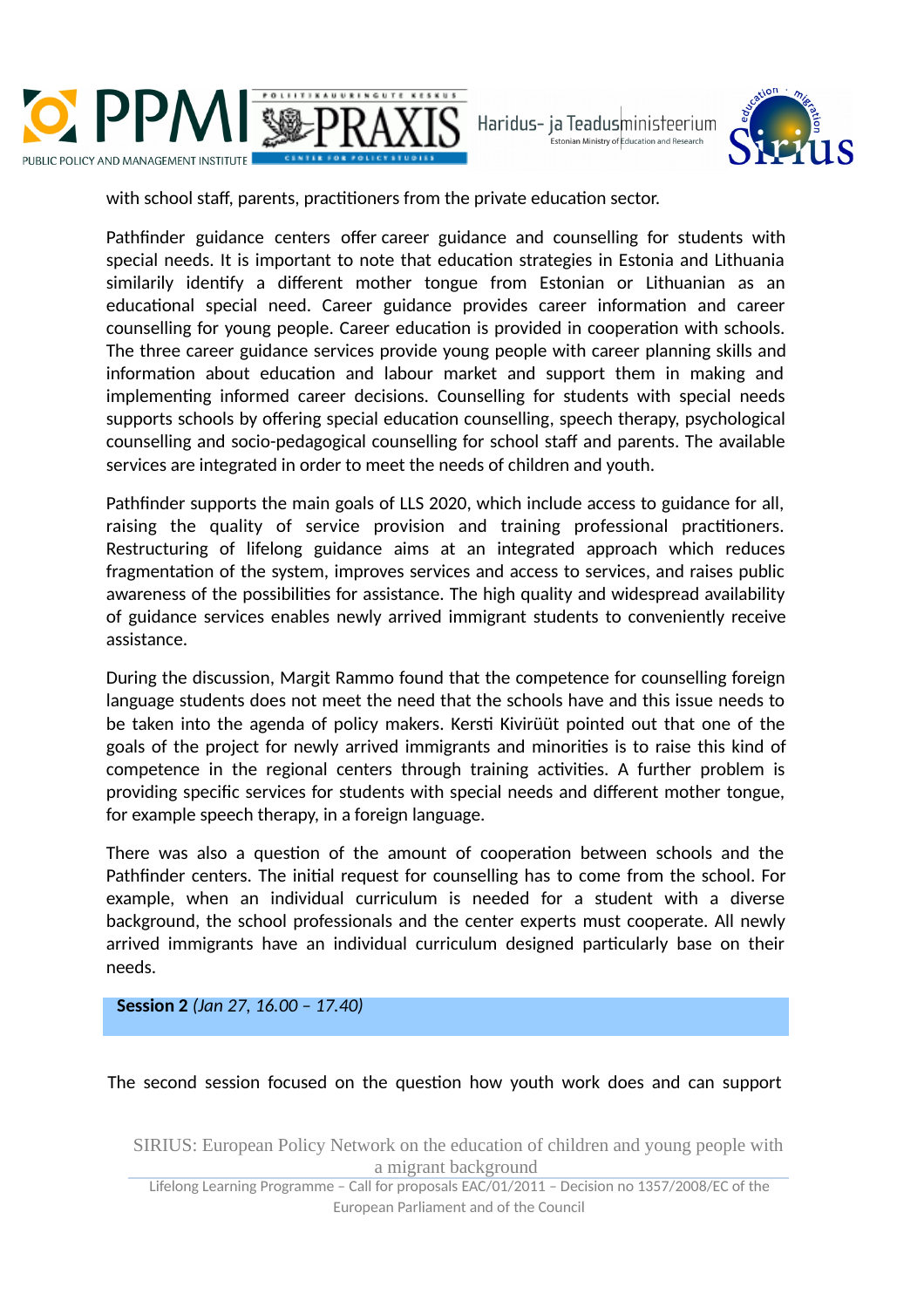



newly arrived immigrants.

*Anne Kivimäe, head, Higher Education Department, the Estonian Ministry of Education and Research - 'Supporting newly arrived immigrants through youth work'*

Anne Kivimäe introduced the youth policy in Estonia and talked about the possibilities of how youth work can support newly arrived immigrants. Youth work creates development opportunities for young people outside formal education. The Youth Field Development Plan 2014-2020, which guides the youth work field, has four basic goals:

- young people have more choices to open their creative and development potential;
- youth has lower risk to be marginalised;
- vouth participation of young people in decision-making processes is more supported;
- youth affairs function more efficiently.

Youth work is beneficial for the development of attributes that increase social inclusion: different social competences, employability and the ability to cope in formal education. Social inclusion of young people can be increased by reducing the impact of unequal socio-economic conditions on the development opportunities of young people and preventing their exclusion. Some of the main reasons for exclusion involve poverty, cultural differences, inadequate language skills and disabilities.

There is a new programme targeting areas where these problems are widespread. Youth work services are made more accessible and suitable for youth groups at risk of exclusion. Support measures for NEET's are also being launched. Children at risk are also provided with development opportunities through a community-based programme for leisure activities. One of the examples of this approach is the programme "Children and Youth at Risk", which offers new inclusive youth work opportunities, inclusive formal education initiatives and community-based cooperation activities to prevent exclusion.

In the following discussion, several problems and possible solutions in organising youth work were discussed.

**Session 3** *(Jan 28, 9.00 – 11.00)*

SIRIUS: European Policy Network on the education of children and young people with a migrant background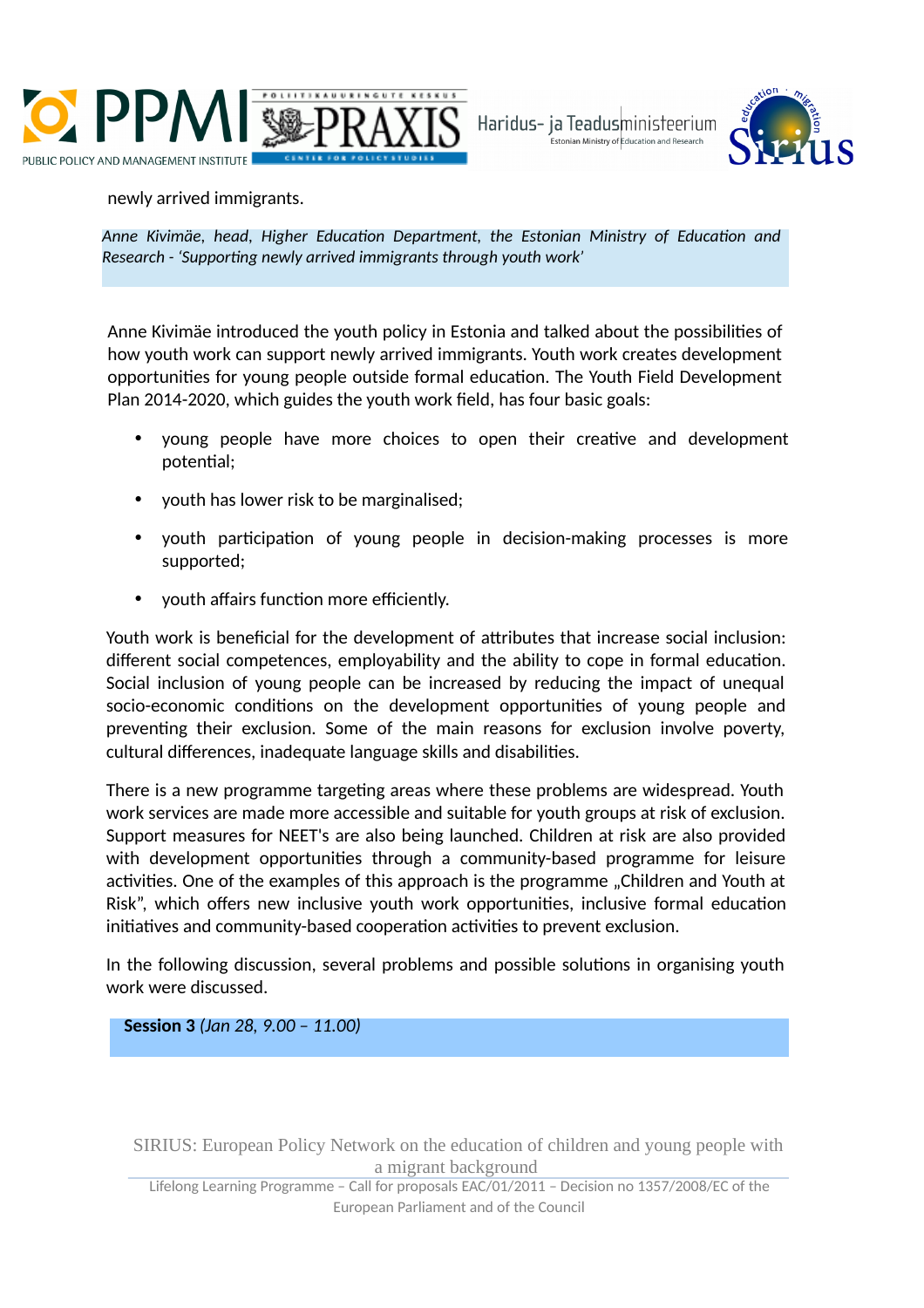



The third session included presentations about the adaption programme for newly arrived immigrants in Estonia and the webpage teretere.eu. Next, representatives from Estonian schools with a large population of new arrivals shared their experiences.

*Liana Roosmaa, the Estonian Ministry of Internal Affairs, 'Adaption programme for newly arrived immigrants'*

Liana Roosmaa presented the welcoming programme for newly arrived immigrants, which stems from the Estonian economic, education and talent policy. The programme is going to be enacted since August 2015.

The aim of migration policy is a balanced outcome. The goal is a comprehensive, flexible and appropriate system of support services for newly arrived immigrants who provide added value to society, while preventing the misuse of residency permits, strengthening safety, public order and state security. The target group are legally immigrated foreign nationals who have lived in Estonia less than five years.

The adaption programme will:

- build a gateway webpage that gathers information relevant for newly arrived immigrants, such as information on societal, legal and public services, the Estonian society, culture and state as well as adaption programme materials;
- offer modules: a basic module on Estonian society, culture and state and the EU, thematic modules on a variety of topics as well as Estonian language courses;
- develop and sustain support networks of social partners, which consists in developing services aimed at newly arrived immigrants and facilitating local levelcooperation to make information and services more accessible for newly arrived immigrants.

A key point is the location of the courses. They are preferably held in public buildings so that new immigrants are not isolated. For example, it would be attractive for parents, if the courses were held in their childrens' schoolhouse.

*Kersti Kivirüüt, chief expert, General Education Department, the Estonian Ministry of Education and Research - 'Teretere.eu portal as a supportive measure: current development and future directions'*

Kersti Kivirüüt gave insight into the development of webpage teretere.eu which is to act

SIRIUS: European Policy Network on the education of children and young people with a migrant background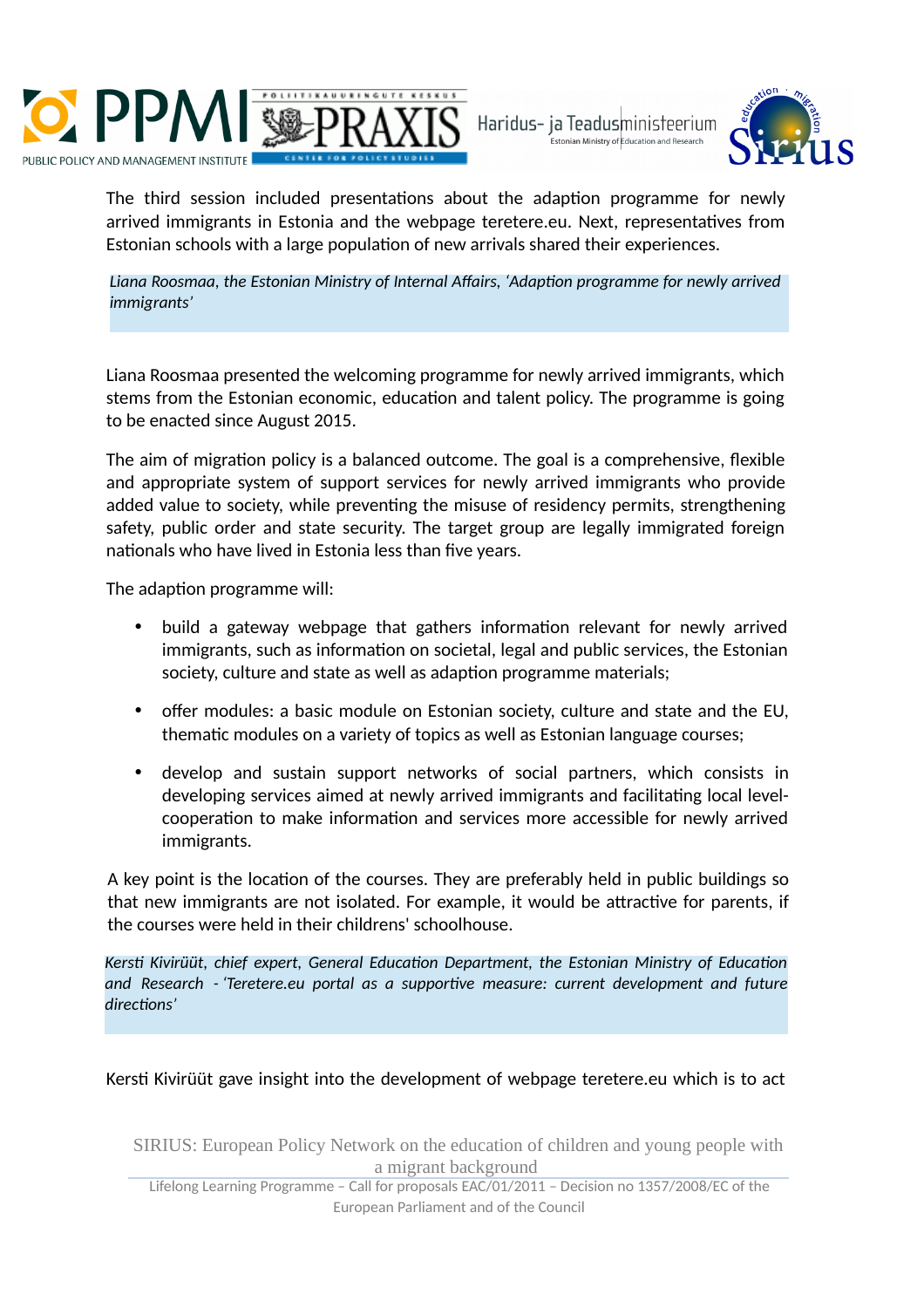



as a support measure for the foreign-language population, newly arrived immigrants, returnees as well as teachers. The aim of the website development is to renew and organize the information related to on the webpage, so that is becomes convenient to use for diverse target groups. Information related to the Estonian educational system, culture and history, government, adaption, etc., will become available on the webpage and the Foundation Innove Language Immersion Center will be responsible for updating the content.

*Anu Luure, Tallinn Lilleküla Gymnasium - 'School as a competence center: opportunities and challenges'*

On the basis of the slideshow prepared by Anu Luure, Kersti Kivirüüt talked about how Tallinn Lilleküla Gymnasium successfully manages the large population of newly arrived immigrants in the school. It is a municipal school which has developed towards being a competence center in educating newly arrived immigrant students.

The schools approaches students with diverse backgrounds case by case. The first step is communication with parents, introducing them to the educational system and clarifying the family's previous educational experience, expectations and plans in Estonia. Based on a common understanding between parents and the school, an individual curriculum, including various support measures, etc., is designed. During the first schoolyear students receive no assessment except for formative assessment with the goal of supporting the development of each individual student.

Main challenges and directions:

- lack of a good measure of language level of students;
- need for teacher assistants and additional training of teachers and parents;
- simplified curriculum has some discriminatory aspects, for example lessened career opportunities;
- not enough possibilities for mother tongue lessons and cultural studies.

*Kristi Aria, Tartu International School - 'Developing educational counselling system: the school perspective'*

Kristi Aria shared the experiences of Tartu International School, a private school, which offers basic-school education with English as the language of instruction. The school has

SIRIUS: European Policy Network on the education of children and young people with a migrant background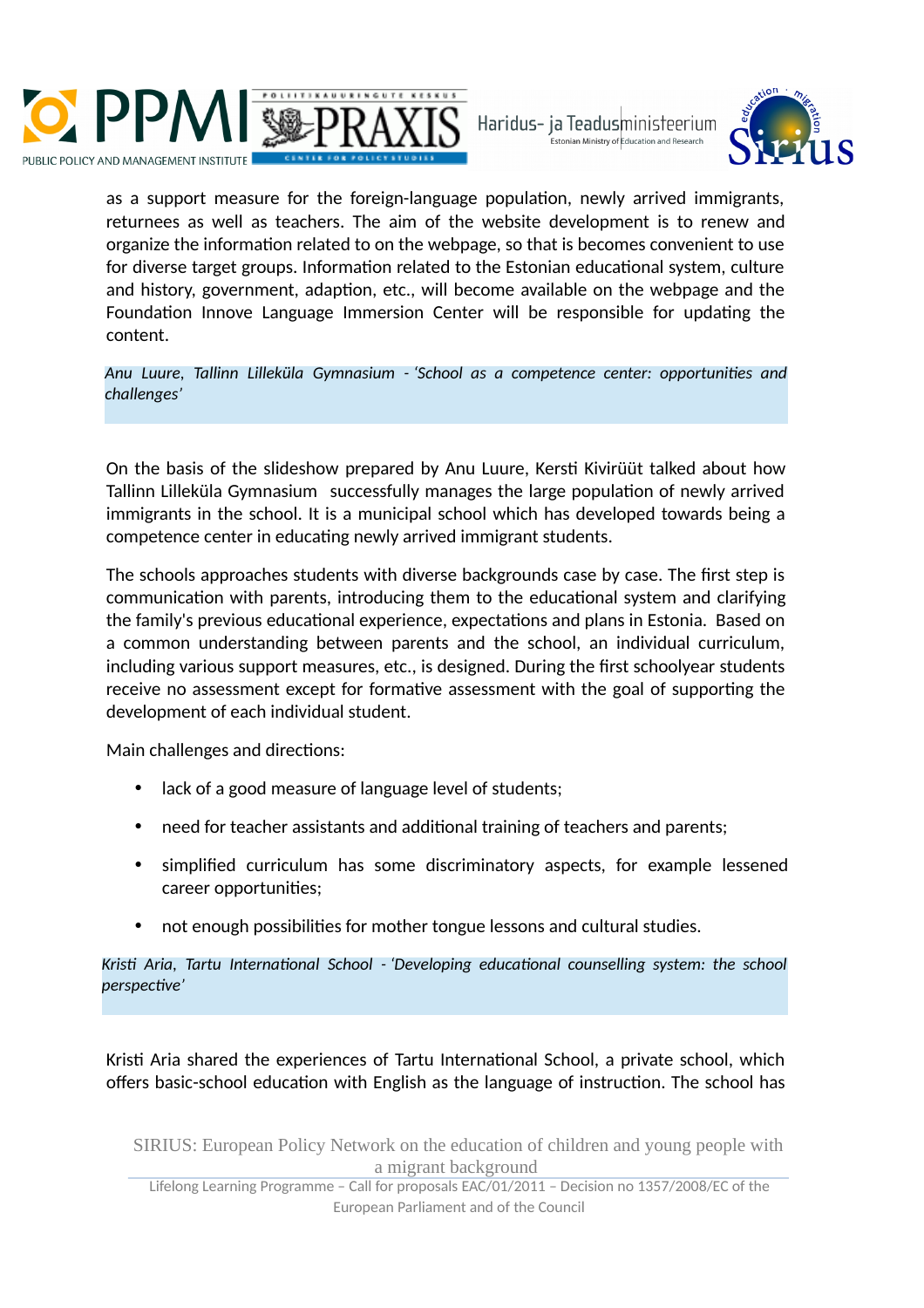



competence in educating children with diverse backgrounds. The school is founded by parents, which also provides daycare and conducts courses for adults.

For the transition and adjustment of new students, open communication is important. New students have meetings with the school and the school practices appointing contact persons to families and bringing together old and new families. There are also orientation days and different rituals to make new students feel welcome. The school acts as a community center, involving parents, providing supportive extracurricular activities, etc.

A supportive curriculum is flexible and allows for individual learning programmes, taking into consideration cultural aspects while making the learning outcomes clear. Although the language of instruction is English, various languages are used for communcation. Future directions include raising the quality of information exchange, curriculum development, starting a parents academy and raising the teaching capacity. Private schools are a mean of increasing the diversity of education.

*Triinu Pihus, PYP Coordinator, Tartu Miina Härma Gymnasium*

Next, Triinu Pihus from Miina Härma Gymnasium talked about how the school supports newly arrived immigrants. Miina Härma Gymnasium is a state school that follows the International Baccalaureate (IB) programme, which enables students to comfortably transition to and from other educational institutions around the world. The Estonian National Curriculum is compatible with the IB programme. International students study the main subjects in English and music lessons, PE, etc., together with Estonian students.

*Discussion 'Educational counselling system as a support mechanism for newly arrived immigrants'*

One of the main challenges is increasing multicultural competence and sharing the experiences that schools have gained in the area with other schools and professionals. The round table was wrapped up by sharing ideas about which steps could be taken to make exchanging experiences with multicultural education possible between different schools in the Baltic states.

The next possible steps include raising multicultural competence of teachers and other professionals by :

- mapping the present situation of multicultural education;
- creating the opportunity to visit multicultural schools;

SIRIUS: European Policy Network on the education of children and young people with a migrant background